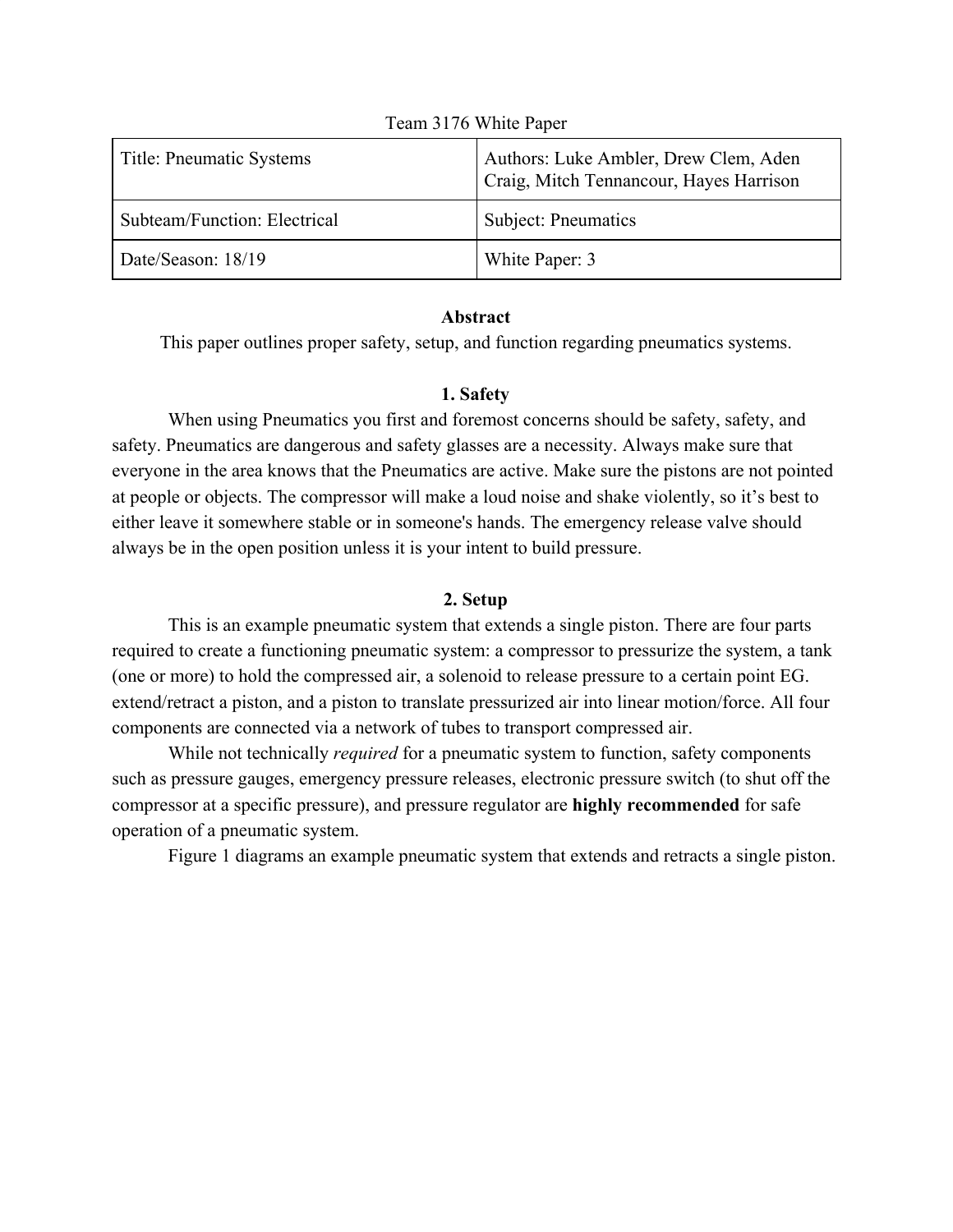# Figure 1.

Air Tank, (only use the black clippard plastic ones). Regulator and Gauge. Solenoid Valve



Compressor Pressure Switch, Gauge, and Plug Valve Piston/cylinder

# **3. Function**

The purpose of a pneumatic system is to push or pull an object a fixed distance via a piston. This piston uses compressed air to extend or retract a piston using great pressure, resulting in a sturdy, reliable extension or retraction. In the 2019 game, Destination Deep Space, we used pistons for two functions on the robot: Hatch Panel intake (Crossbow) and Cargo intake (Claw). These pistons served a dual purpose, as they were designed to a) capture game pieces, and b) launch said game pieces.